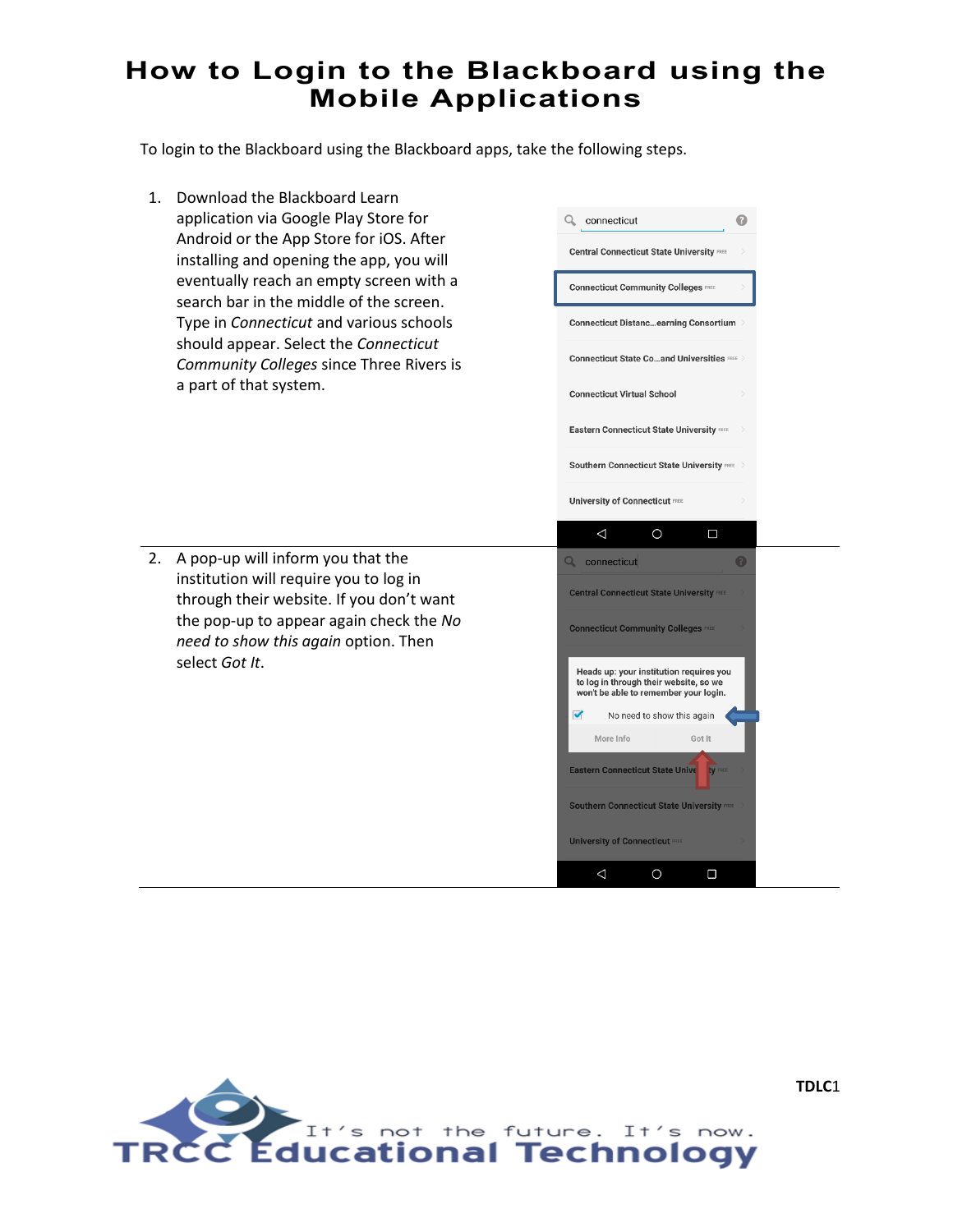**Bb** Learn

3. A login page should load which will enable you to type in your Student ID (only the 8 digit number) and myCommnet password. After you have put in the required information select the *Login* button.



4. You will be taken to the Dashboard. From here, you can see the courses you are currently enrolled in. If you want to see the syllabus, assignments, or other things pertaining to a certain course. Simply tap on the course's name. If there is new material added to the course, a number will appear to the right of the course's name.



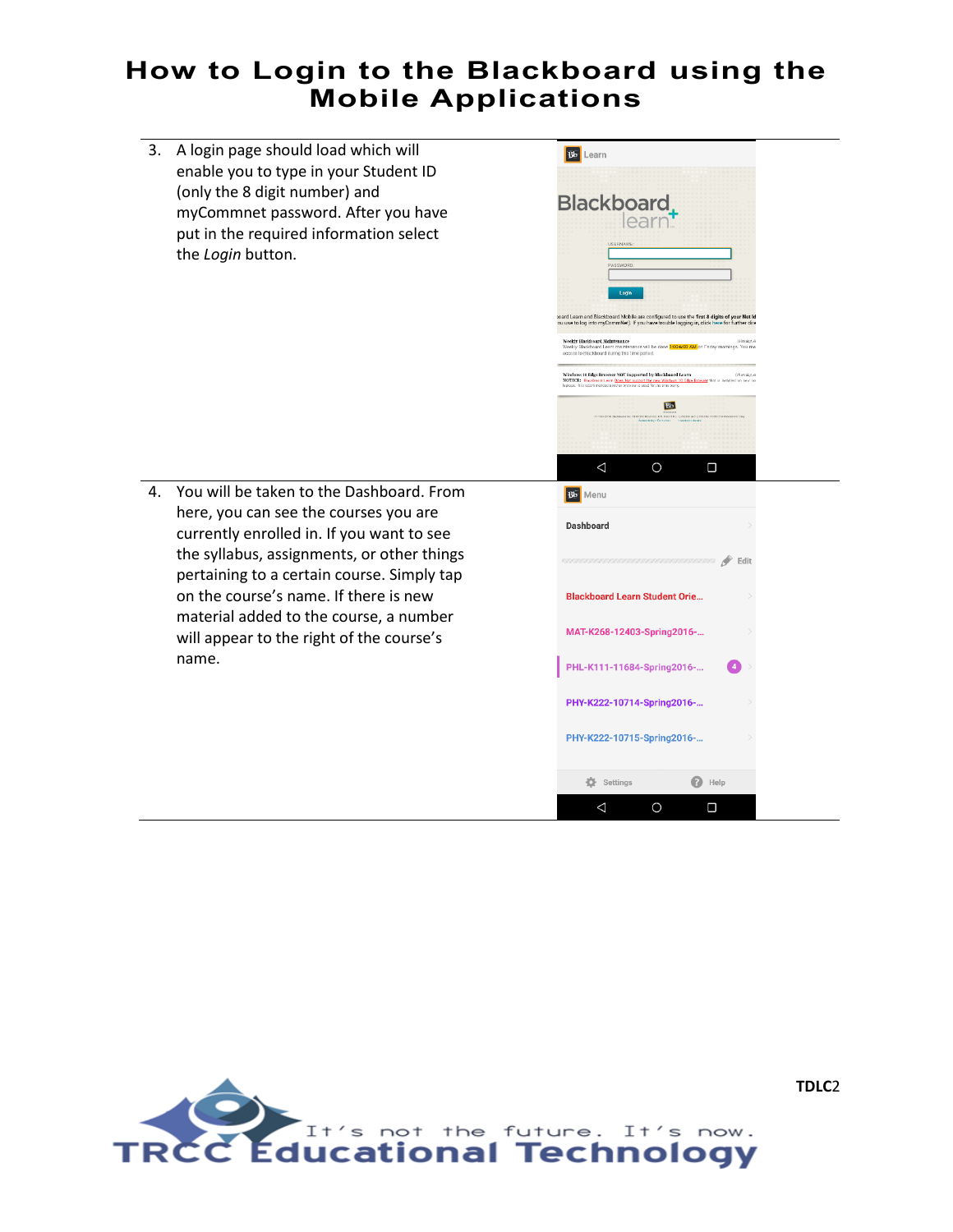5. You could also download the Blackboard Student application via Google Play Store for Android or the App Store for iOS. After installing and opening the app, you will eventually reach an empty screen with a search bar in the middle of the screen. Type in *Connecticut* and various schools should appear. Select the *Connecticut Community Colleges* since Three Rivers is a part of that system.



6. You will be prompted to login through the Blackboard website. Tap the *Web Login* button and you will be taken to the login page.



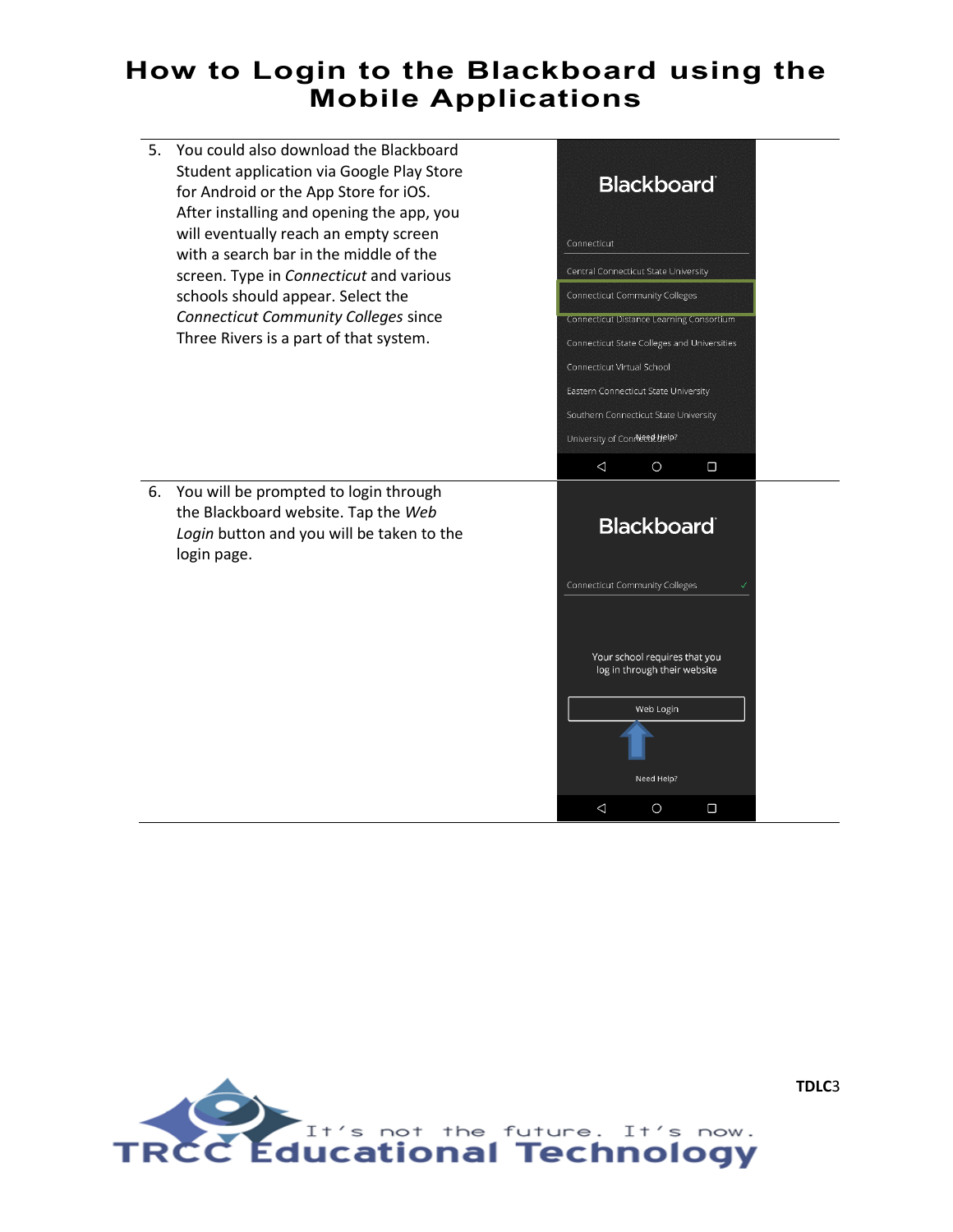7. Type in your Student ID (only the 8 digit number) and myCommnet password. After you have put in the required information select the *Login* button.



8. You will be given a short introduction on what the Blackboard Student app can do. Simply swipe to the left to advance through the introduction.

Keep up with course activities and school announcements.